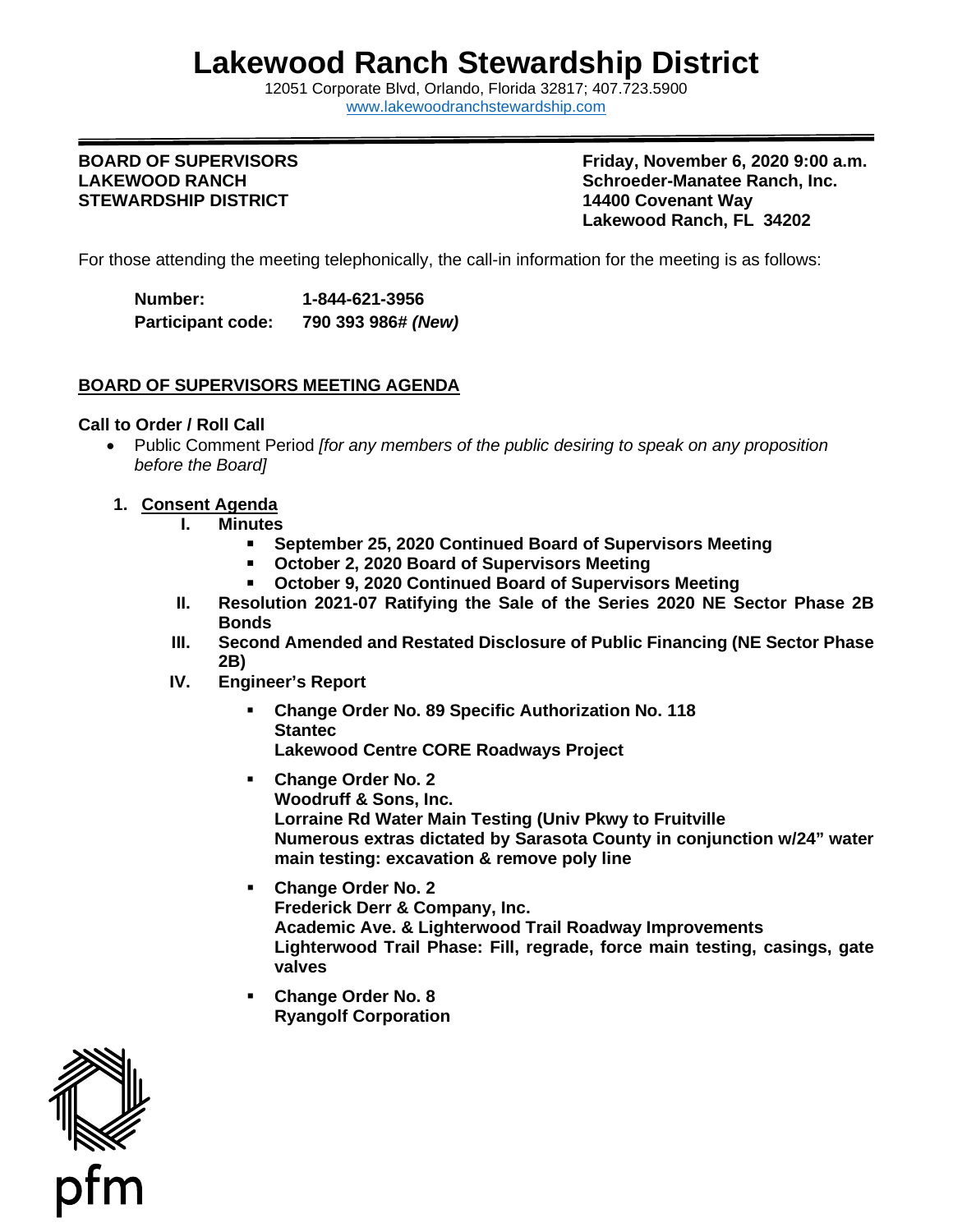**Uihlein Road Phase 3 with SR-64 FDOT Turn Lanes 2", 4" & 6" Conduit (Material & Install and Owner supplied)** 

- **Lighterwood Trail and SR 64 Change Order No. 1 DMK Associates Inc. Item No. I – Changes during design phase Item No. II – Changes to permit applications**
- **Change Order No. 219039B York Bridge Concepts Waterside Place Notice of activation of longer piling clause**

# **Administrative Matters**

- **Administering the Oath of Office to Newly Elected Supervisors**
- **2. Consideration of Resolution 2021-08, Canvassing and Certifying the Results of the Landowners Election** *(provided under separate cover)*
- **3. Consideration of Resolution 2021-09, Declaring a Vacancy in Seat 1**
- **4. Consideration of Appointment of Supervisor to Seat 1**
- **5. Consideration of Resolution 2020-10, Election of Officers**

**Business Matters** 

- **6. Consideration of Financing Matters Relative to the Northeast Sector Phase 2C, Series 2020 Bonds** 
	- **A. MBS Capital Markets, LLC IBA Supplement**
	- **B. Presentation of Supplemental Assessment Methodology Report**
	- **C. Consideration of Resolution 2021-11, Delegation Resolution** 
		- **a. Thirty-Second Supplemental Trust Indenture** 
			- **b. Bond Purchase Contract**
			- **c. Preliminary Limited Offering Memorandum**
		- **d. Continuing Disclosure Agreement**
	- **A. Other Matters** *(provided under separate cover)*
- **7. Consideration of Financing Matters Relative to Star Farms Project, Series 2021 Bonds** 
	- **A. Consideration of Agreement for Consulting Engineering Services with Waldrop Engineering, P.A.**
	- **B. Consideration of Financing Team Funding Agreement with Forestar (USA) Real Estate Group, Inc.**
	- **C. Other Matters** *(provided under separate cover)*
- **8. Consideration of Bid Award for White Eagle Blvd. Signalizations Project (White Eagle Blvd. at Malachite Rd. and White Eagle Blvd. at 44th Avenue East)** 
	- **A. Award Recommendation Letter and Bid Tabulation**
	- **B. Resolution 2021-12, Award of Contract**

# **Financial Matters**

- **9. Draw Requests** *(provided under separate cover)*
- **10. Compilation Report**

### **Other Business**

 **11. Staff Reports**